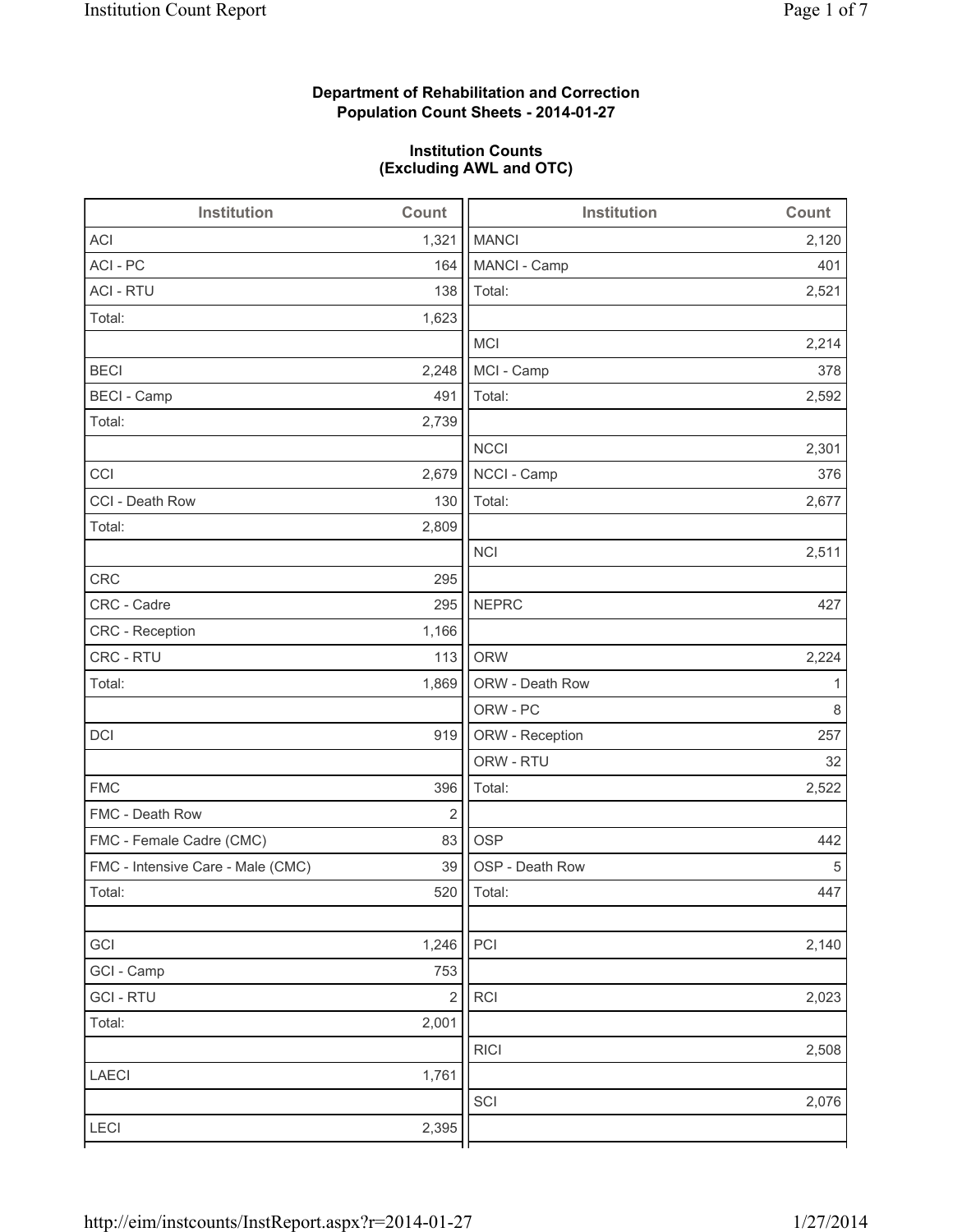| LECI - Camp              | 186   | SOCF           |                          | 1,131  |
|--------------------------|-------|----------------|--------------------------|--------|
| Total:                   | 2,581 | SOCF - RTU     |                          | 72     |
|                          |       | Total:         |                          | 1,203  |
| <b>LOCI</b>              | 2,254 |                |                          |        |
|                          |       | <b>TCI</b>     |                          | 1,073  |
| <b>LORCI</b>             | 234   | TCI - Camp     |                          | 438    |
| LORCI - Cadre            | 210   | Total:         |                          | 1,511  |
| <b>LORCI - Reception</b> | 856   |                |                          |        |
| Total:                   | 1,300 | <b>TOCI</b>    |                          | 1,119  |
|                          |       |                |                          |        |
| <b>MACI</b>              | 1,004 | <b>WCI</b>     |                          | 1,354  |
| MACI - Minimum           | 1,322 | <b>WCI-RTU</b> |                          | 51     |
| MACI - Youth             | 18    | Total:         |                          | 1,405  |
| Total:                   | 2,344 |                |                          |        |
|                          |       |                | <b>Total Population:</b> | 50,402 |

\* The Total Population includes 37 Offenders with Reason Codes 30 & 31.

\*\* The Total Population includes 27 Offenders with Reason Code 0A.

#### **Male Population by Security Level (Include AWL and Exclude OTC)**

| <b>Security Level</b>  |                   | <b>Body</b> | <b>AWL</b> | (-OTC) | <b>Total</b> |
|------------------------|-------------------|-------------|------------|--------|--------------|
| Total Level 5          |                   | 113         |            |        | 113          |
| Total Level 4          |                   | 1,774       | 17         | 16     | 1,775        |
| Total Level 3          |                   | 11,311      | 135        | 98     | 11,348       |
| Total Level 2          |                   | 17,333      | 206        | 135    | 17,404       |
| Total Level 1          |                   | 15.705      | 207        | 121    | 15,791       |
| <b>Total Death Row</b> |                   | 137         |            |        | 137          |
|                        | <b>Total Male</b> | 46,373      | 567        | 372    | 46,568       |

#### **Female Population by Institution (Include AWL and Exclude OTC)**

| Institution              | <b>Body</b> | <b>AWL</b> | $(-OTC)$ | <b>Total</b> |  |  |  |
|--------------------------|-------------|------------|----------|--------------|--|--|--|
| <b>CRC</b> - Reception   |             | 0          | 0        |              |  |  |  |
| DCI                      | 919         |            | 6        | 920          |  |  |  |
| <b>FMC</b>               | 4           | 4          |          | 8            |  |  |  |
| FMC - Female Cadre (CMC) | 83          |            | 0        | 84           |  |  |  |
| <b>NEPRC</b>             | 427         |            | 6        | 428          |  |  |  |
| <b>ORW</b>               | 2,224       | 61         | 38       | 2,247        |  |  |  |
| <b>ORW - Death Row</b>   |             | $\Omega$   | $\Omega$ |              |  |  |  |
| ORW - PC                 | 8           |            |          | 8            |  |  |  |
| ORW - Reception          | 257         | 0          | 0        | 257          |  |  |  |
|                          |             |            |          |              |  |  |  |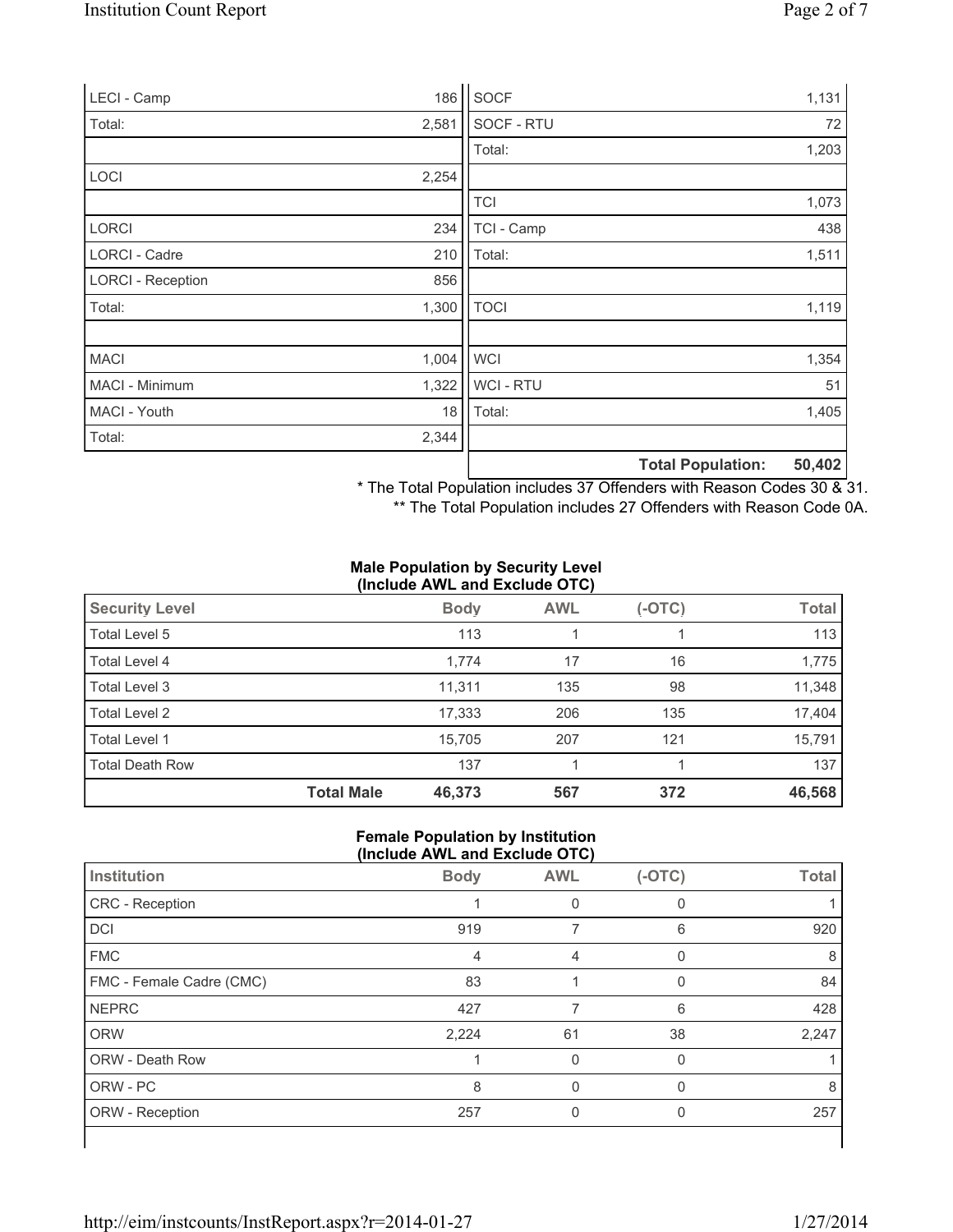| ORW - RTU |                          | 32     |     |     | つつ     |
|-----------|--------------------------|--------|-----|-----|--------|
|           | <b>Total Female</b>      | 3.956  | 80  | 50  | 3,986  |
|           |                          |        |     |     |        |
|           | <b>Total Population:</b> | 50,329 | 647 | 422 | 50,554 |

#### **Male Population by Institution: Security Level 5 (Include AWL and Exclude OTC)**

| <b>Institution</b>   | <b>Body</b> | <b>AWL</b> | $(-OTC)$ | Total |
|----------------------|-------------|------------|----------|-------|
| <b>OSP</b>           | 110         |            |          | 110   |
| SOCF                 |             |            |          |       |
| <b>Total Level 5</b> | 113         |            |          | 113   |

# **Male Population by Institution: Security Level 4 (Include AWL and Exclude OTC)**

| Institution              | <b>Body</b>               | <b>AWL</b>          | $(-OTC)$            | <b>Total</b>              |
|--------------------------|---------------------------|---------------------|---------------------|---------------------------|
| <b>ACI</b>               | $\mathbf{1}$              | $\mathsf 0$         | $\mathbf 0$         | 1                         |
| ACI-PC                   | $\,6\,$                   | $\mathsf{O}\xspace$ | $\mathsf{O}\xspace$ | $\,6\,$                   |
| <b>BECI</b>              | $\mathsf{O}\xspace$       | $\mathbf{1}$        | $\mathbf{1}$        | $\mathsf{O}\xspace$       |
| CCI                      | $\mathbf{1}$              | $\mathsf{O}\xspace$ | $\mathbf 0$         | 1                         |
| CRC                      | $\overline{4}$            | $\mathbf{1}$        | $\mathsf 0$         | $\sqrt{5}$                |
| CRC - Reception          | $\mathfrak{S}$            | $\mathsf{O}\xspace$ | $\mathbf 0$         | $\ensuremath{\mathsf{3}}$ |
| CRC - RTU                | $\mathbf{1}$              | $\mathsf{O}\xspace$ | $\mathsf{O}\xspace$ | $\mathbf{1}$              |
| <b>FMC</b>               | $\mathbf{1}$              | $\mathsf{O}\xspace$ | $\mathsf{O}\xspace$ | $\mathbf{1}$              |
| LAECI                    | $\mathsf 3$               | $\mathsf{O}\xspace$ | $\boldsymbol{0}$    | $\mathsf 3$               |
| <b>LECI</b>              | 35                        | $\mathsf{O}\xspace$ | $\mathsf{O}\xspace$ | 35                        |
| LOCI                     | $\mathfrak{S}$            | $\mathsf{O}\xspace$ | $\mathbf 0$         | $\mathsf 3$               |
| LORCI                    | $\sqrt{5}$                | $\mathsf{O}\xspace$ | $\mathsf{O}\xspace$ | $\,$ 5 $\,$               |
| <b>LORCI - Reception</b> | 5                         | $\mathbf{1}$        | $\mathbf{1}$        | 5                         |
| <b>MANCI</b>             | 50                        | $\mathsf{O}\xspace$ | $\mathbf 0$         | 50                        |
| MCI                      | $\mathbf{1}$              | $\mathsf 0$         | $\mathsf{O}\xspace$ | $\mathbf{1}$              |
| <b>NCCI</b>              | $\mathbf{1}$              | $\mathsf{O}\xspace$ | $\mathsf{O}\xspace$ | $\mathbf{1}$              |
| <b>NCI</b>               | $\mathbf{1}$              | $\mathsf{O}\xspace$ | $\mathsf{O}\xspace$ | 1                         |
| <b>OSP</b>               | 327                       | $\mathbf{1}$        | $\mathbf{1}$        | 327                       |
| PCI                      | $\mathbf{1}$              | $\mathsf{O}\xspace$ | $\boldsymbol{0}$    | $\mathbf{1}$              |
| <b>RCI</b>               | 29                        | $\sqrt{2}$          | $\sqrt{2}$          | 29                        |
| <b>SOCF</b>              | 1,040                     | $\boldsymbol{9}$    | $\boldsymbol{9}$    | 1,040                     |
| SOCF - RTU               | 65                        | $\mathsf{O}\xspace$ | $\mathsf{O}\xspace$ | 65                        |
| <b>TCI</b>               | $\,6\,$                   | $\mathsf{O}\xspace$ | $\mathsf{O}\xspace$ | $\,6\,$                   |
| <b>TOCI</b>              | 179                       | $\mathbf{1}$        | $\mathbf 1$         | 179                       |
| <b>WCI</b>               | $\ensuremath{\mathsf{3}}$ | $\mathbf{1}$        | $\mathbf 1$         | $\ensuremath{\mathsf{3}}$ |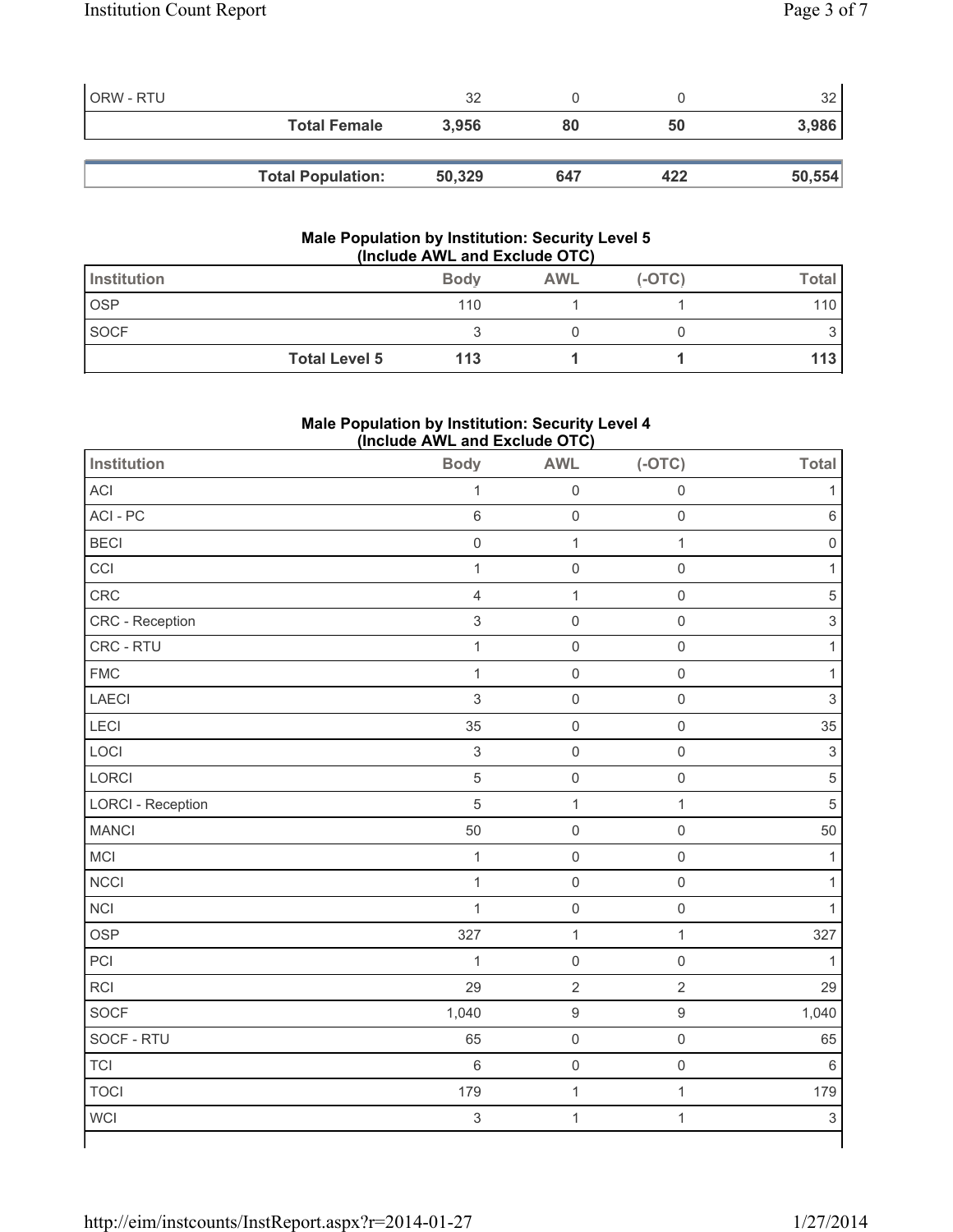| WCI-RTU |                      |      |  |     |
|---------|----------------------|------|--|-----|
|         | <b>Total Level 4</b> | .774 |  | 775 |

### **Male Population by Institution: Security Level 3 (Include AWL and Exclude OTC)**

| <b>Institution</b>                | <b>Body</b>    | <b>AWL</b>          | $(-OTC)$                  | <b>Total</b>     |
|-----------------------------------|----------------|---------------------|---------------------------|------------------|
| ACI                               | 30             | $\sqrt{2}$          | $\sqrt{2}$                | 30               |
| ACI - PC                          | 78             | $\mathsf 0$         | $\mathsf{O}\xspace$       | 78               |
| <b>BECI</b>                       | 20             | $\mathbf{1}$        | $\mathbf 0$               | 21               |
| CCI                               | 19             | $\mathsf 0$         | $\mathsf{O}\xspace$       | 19               |
| CRC                               | 60             | $\,6\,$             | $\overline{4}$            | 62               |
| CRC - Cadre                       | 224            | $\mathsf 0$         | $\mathbf 0$               | 224              |
| CRC - Reception                   | 671            | 14                  | 10                        | 675              |
| CRC - RTU                         | 82             | $\mathsf 0$         | $\mathbf 0$               | 82               |
| <b>FMC</b>                        | 14             | $\mathsf 0$         | $\mathsf{O}\xspace$       | 14               |
| FMC - Intensive Care - Male (CMC) | 6              | $\mathsf{O}\xspace$ | $\mathsf{O}\xspace$       | $\,6\,$          |
| GCI                               | $\mathbf 1$    | $\mathbf{1}$        | $\mathbf{1}$              | 1                |
| <b>LAECI</b>                      | 34             | $\overline{2}$      | $\sqrt{2}$                | 34               |
| LECI                              | 2,242          | 24                  | 22                        | 2,244            |
| LOCI                              | 14             | $\mathsf 0$         | $\mathsf{O}\xspace$       | 14               |
| LORCI                             | 37             | $\,$ 5 $\,$         | $\overline{4}$            | 38               |
| LORCI - Cadre                     | 206            | $\mathbf 1$         | $\mathbf 0$               | 207              |
| <b>LORCI - Reception</b>          | 393            | 11                  | $\boldsymbol{9}$          | 395              |
| <b>MACI</b>                       | 11             | $\mathsf 0$         | $\mathbf 0$               | 11               |
| MACI - Youth                      | $\overline{4}$ | $\mathsf 0$         | $\mathsf{O}\xspace$       | 4                |
| <b>MANCI</b>                      | 1,952          | 18                  | 16                        | 1,954            |
| MCI                               | $\hbox{9}$     | $\mathsf 0$         | $\mathbf 0$               | $\boldsymbol{9}$ |
| <b>NCCI</b>                       | 16             | $\mathsf{O}\xspace$ | $\mathsf{O}\xspace$       | 16               |
| <b>NCI</b>                        | 19             | $\mathsf 3$         | $\mathbf{1}$              | 21               |
| <b>OSP</b>                        | 5              | $\mathsf 0$         | $\mathsf{O}\xspace$       | 5                |
| PCI                               | 57             | $\,6\,$             | $\mathsf{O}\xspace$       | 63               |
| $\sf RCI$                         | 1,859          | $16\,$              | $11$                      | 1,864            |
| <b>RICI</b>                       | 13             | $\mathsf 0$         | $\mathsf{O}\xspace$       | 13               |
| SCI                               | $\mathbf{3}$   | $\mathbf{1}$        | $\mathbf{1}$              | $\mathsf 3$      |
| SOCF                              | 88             | $\mathsf{O}\xspace$ | $\mathsf{O}\xspace$       | 88               |
| SOCF - RTU                        | $\overline{7}$ | $\mathsf{O}\xspace$ | $\mathsf{O}\xspace$       | $\overline{7}$   |
| <b>TCI</b>                        | 952            | 13                  | $\hbox{9}$                | 956              |
| TCI - Camp                        | $\mathbf{1}$   | $\mathsf{O}\xspace$ | $\mathsf{O}\xspace$       | 1                |
| <b>TOCI</b>                       | 897            | $\,$ 5 $\,$         | $\sqrt{3}$                | 899              |
| <b>WCI</b>                        | 1,240          | $\,6\,$             | $\ensuremath{\mathsf{3}}$ | 1,243            |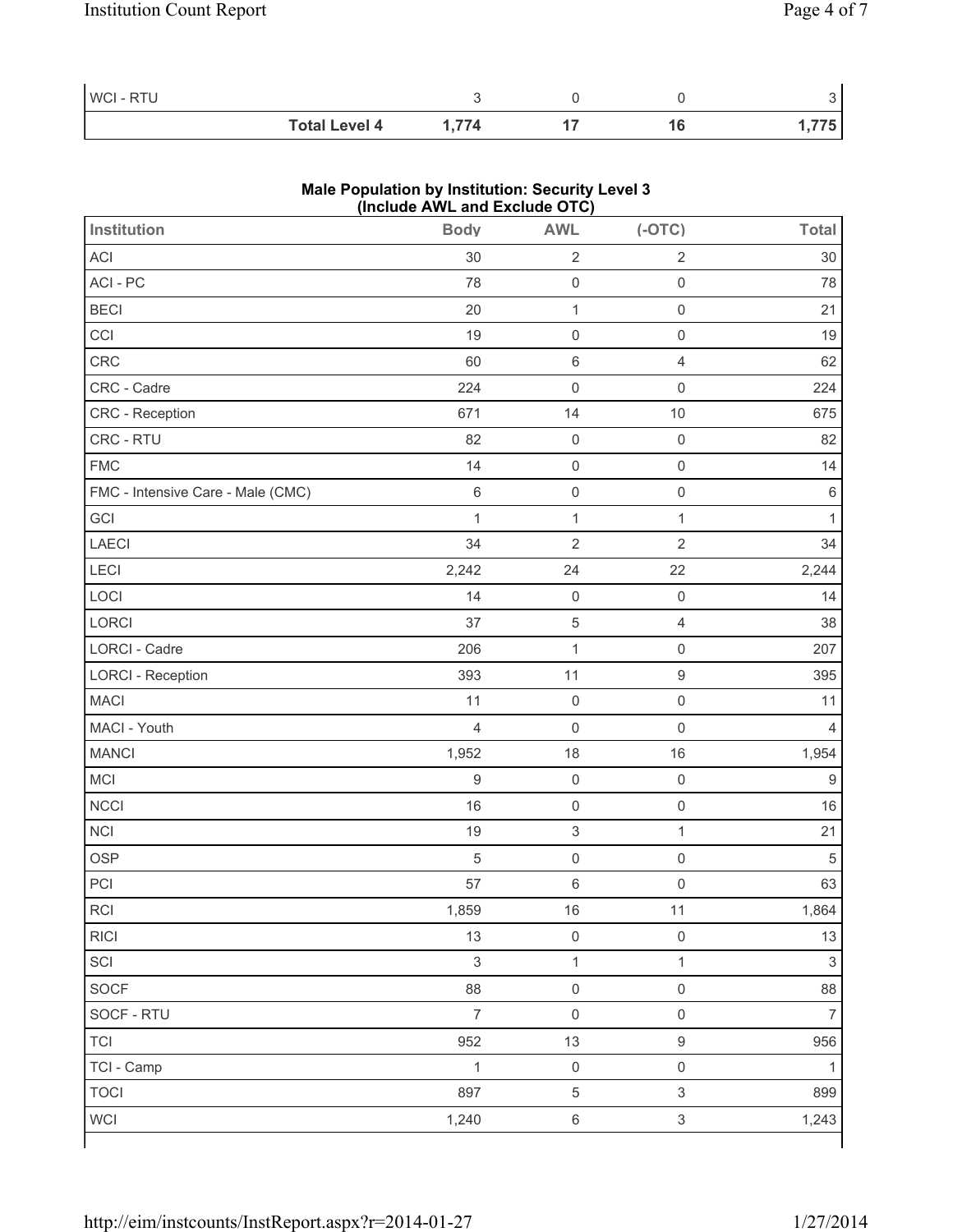| <b>WCI-RTU</b> |                      |        |     |    |        |
|----------------|----------------------|--------|-----|----|--------|
|                | <b>Total Level 3</b> | 11.311 | 135 | 98 | 11,348 |

### **Male Population by Institution: Security Level 2 (Include AWL and Exclude OTC)**

| <b>Institution</b>                | <b>Body</b>    | <b>AWL</b>                | $(-OTC)$                 | <b>Total</b>              |
|-----------------------------------|----------------|---------------------------|--------------------------|---------------------------|
| <b>ACI</b>                        | 558            | $\ensuremath{\mathsf{3}}$ | $\sqrt{2}$               | 559                       |
| ACI - PC                          | 57             | $\mathsf 0$               | $\mathsf{O}\xspace$      | 57                        |
| <b>ACI - RTU</b>                  | 92             | $\mathsf 0$               | $\mathbf 0$              | 92                        |
| <b>BECI</b>                       | 1,505          | 18                        | 14                       | 1,509                     |
| CCI                               | 1,857          | 14                        | $\boldsymbol{9}$         | 1,862                     |
| CRC                               | 88             | $\ensuremath{\mathsf{3}}$ | $\sqrt{2}$               | 89                        |
| CRC - Cadre                       | 54             | $\mathsf{O}\xspace$       | $\boldsymbol{0}$         | 54                        |
| CRC - Reception                   | 263            | $\,$ 5 $\,$               | $\overline{4}$           | 264                       |
| CRC - RTU                         | 20             | $\mathbf{1}$              | $\mathsf{O}\xspace$      | 21                        |
| <b>FMC</b>                        | 15             | $\mathbf{1}$              | $\mathsf 0$              | 16                        |
| FMC - Intensive Care - Male (CMC) | 21             | $\mathsf{O}\xspace$       | $\mathbf 0$              | 21                        |
| GCI                               | 794            | $\sqrt{5}$                | $\overline{\mathcal{L}}$ | 795                       |
| LAECI                             | 1,336          | 33                        | 17                       | 1,352                     |
| LECI                              | 98             | $\mathsf{O}\xspace$       | $\mathsf{O}\xspace$      | 98                        |
| LOCI                              | 1,102          | $\,$ 5 $\,$               | $\overline{4}$           | 1,103                     |
| LORCI                             | 70             | $\ensuremath{\mathsf{3}}$ | $\,$ 3 $\,$              | 70                        |
| LORCI - Cadre                     | $\,$ 3 $\,$    | $\mathsf{O}\xspace$       | $\mathsf{O}\xspace$      | $\ensuremath{\mathsf{3}}$ |
| <b>LORCI - Reception</b>          | 161            | $\overline{\mathcal{I}}$  | $\overline{7}$           | 161                       |
| <b>MACI</b>                       | 993            | $\overline{4}$            | $\mathbf 1$              | 996                       |
| MACI - Youth                      | 14             | $\mathsf{O}\xspace$       | $\mathsf 0$              | 14                        |
| <b>MANCI</b>                      | 103            | $\mathsf{O}\xspace$       | $\mathbf 0$              | 103                       |
| MANCI - Camp                      | $\mathbf{1}$   | $\mathsf{O}\xspace$       | $\mathsf{O}\xspace$      | 1                         |
| <b>MCI</b>                        | 1,758          | 24                        | 15                       | 1,767                     |
| MCI - Camp                        | 3              | $\mathsf{O}\xspace$       | $\mathsf{O}\xspace$      | $\sqrt{3}$                |
| <b>NCCI</b>                       | 1,502          | 14                        | 11                       | 1,505                     |
| NCCI - Camp                       | $\mathbf{1}$   | $\mathsf{O}\xspace$       | $\mathsf{O}\xspace$      | $\mathbf 1$               |
| <b>NCI</b>                        | 1,910          | 26                        | 20                       | 1,916                     |
| PCI                               | 789            | 14                        | $\mathsf 3$              | 800                       |
| RCI                               | 135            | $\mathbf{1}$              | $\mathsf{O}\xspace$      | 136                       |
| <b>RICI</b>                       | 721            | $\sqrt{2}$                | $\overline{2}$           | 721                       |
| SCI                               | 1,085          | 21                        | 15                       | 1,091                     |
| <b>TCI</b>                        | 67             | $\mathbf{1}$              | $\mathbf{1}$             | 67                        |
| TCI - Camp                        | $\overline{2}$ | $\mathsf{O}\xspace$       | $\mathsf 0$              | $\mathbf 2$               |
| <b>TOCI</b>                       | 43             | $\mathbf{1}$              | $\mathbf{1}$             | 43                        |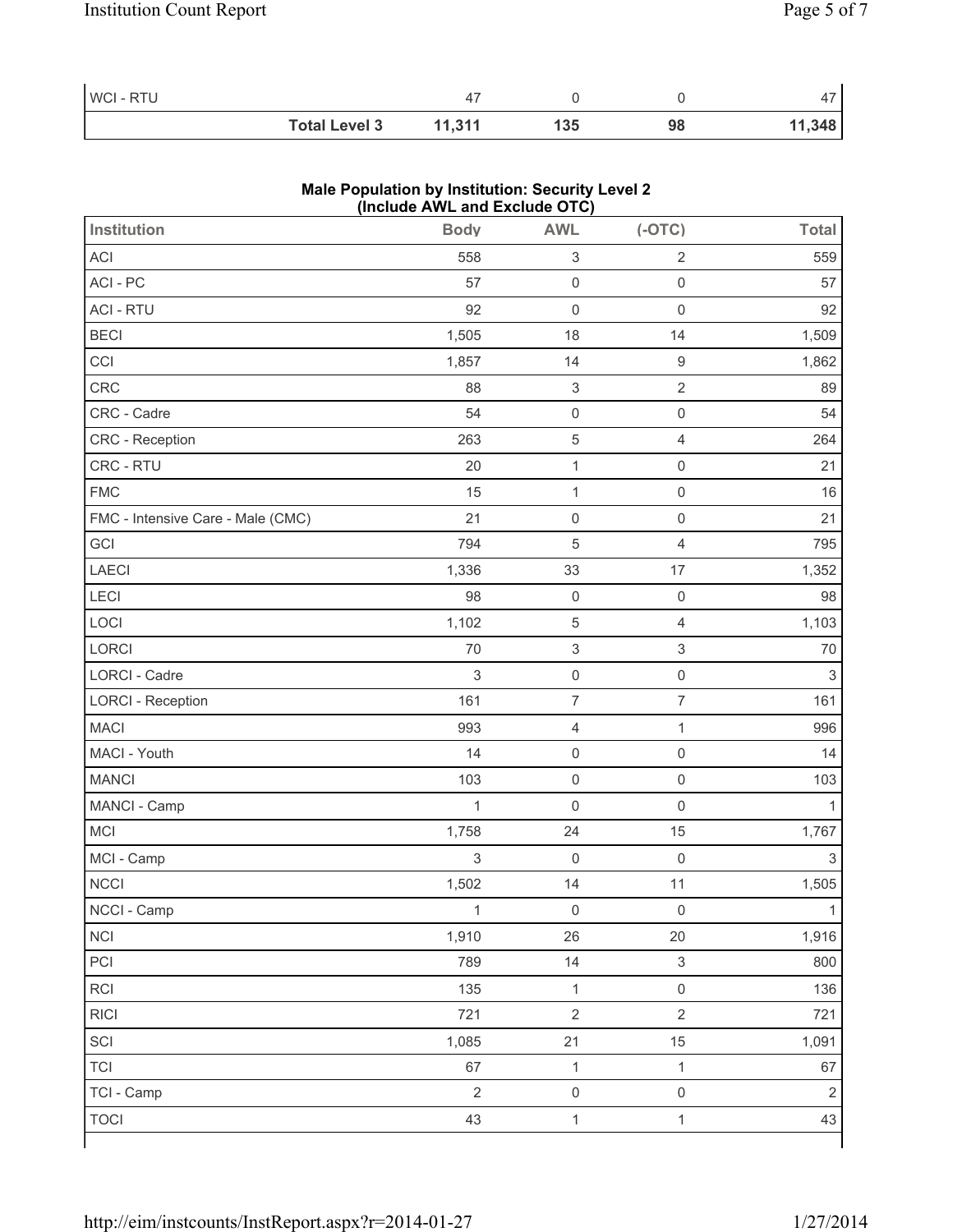| <b>WCI</b> |                      |        |     |     | 111    |
|------------|----------------------|--------|-----|-----|--------|
| WCI-RTU    |                      |        |     |     |        |
|            | <b>Total Level 2</b> | 17,333 | 206 | 135 | 17,404 |

| Male Population by Institution: Security Level 1 |
|--------------------------------------------------|
| (Include AWL and Exclude OTC)                    |

| Institution                       | <b>Body</b>    | <b>AWL</b>          | $(-OTC)$                  | <b>Total</b>   |
|-----------------------------------|----------------|---------------------|---------------------------|----------------|
| <b>ACI</b>                        | 732            | $\mathbf{1}$        | $\mathsf{O}\xspace$       | 733            |
| ACI-PC                            | 23             | $\mathsf{O}\xspace$ | $\mathbf 0$               | 23             |
| <b>ACI - RTU</b>                  | 46             | $\mathsf 0$         | $\mathsf{O}\xspace$       | 46             |
| <b>BECI</b>                       | 722            | 15                  | $\,8\,$                   | 729            |
| <b>BECI - Camp</b>                | 491            | $\mathbf 1$         | $\mathbf{1}$              | 491            |
| CCI                               | 802            | $\,$ 5 $\,$         | $\ensuremath{\mathsf{3}}$ | 804            |
| CRC                               | 80             | $\mathsf{O}\xspace$ | $\mathsf{O}\xspace$       | 80             |
| CRC - Cadre                       | 17             | $\mathsf{O}\xspace$ | $\mathsf{O}\xspace$       | 17             |
| CRC - Reception                   | 225            | $\boldsymbol{9}$    | $\,8\,$                   | 226            |
| CRC - RTU                         | 10             | $\mathsf{O}\xspace$ | $\mathsf{O}\xspace$       | 10             |
| <b>FMC</b>                        | 361            | $\mathsf 3$         | $\mathbf 1$               | 363            |
| FMC - Intensive Care - Male (CMC) | 12             | $\mathsf{O}\xspace$ | $\mathsf{O}\xspace$       | 12             |
| GCI                               | 451            | $\,8\,$             | $\overline{7}$            | 452            |
| GCI - Camp                        | 753            | $\mathbf{1}$        | $\mathbf 1$               | 753            |
| <b>GCI-RTU</b>                    | $\overline{2}$ | $\mathsf{O}\xspace$ | $\mathbf 0$               | $\overline{2}$ |
| <b>LAECI</b>                      | 388            | $\,$ 5 $\,$         | $\overline{4}$            | 389            |
| LECI                              | 20             | $\mathbf{1}$        | $\mathbf 1$               | 20             |
| LECI - Camp                       | 186            | $\mathsf{O}\xspace$ | $\mathsf{O}\xspace$       | 186            |
| LOCI                              | 1,135          | 6                   | $\overline{4}$            | 1,137          |
| LORCI                             | 122            | 3                   | 3                         | 122            |
| LORCI - Cadre                     | $\mathbf{1}$   | $\mathsf{O}\xspace$ | $\mathbf 0$               | $\mathbf{1}$   |
| <b>LORCI - Reception</b>          | 294            | 16                  | 11                        | 299            |
| MACI - Minimum                    | 1,322          | 14                  | $\,8\,$                   | 1,328          |
| <b>MANCI</b>                      | 15             | $\overline{7}$      | $\mathsf 3$               | 19             |
| MANCI - Camp                      | 400            | $\mathsf{O}\xspace$ | $\mathsf{O}\xspace$       | 400            |
| <b>MCI</b>                        | 445            | $\boldsymbol{9}$    | $\mathbf 2$               | 452            |
| MCI - Camp                        | 375            | $\mathsf{O}\xspace$ | $\mathsf{O}\xspace$       | 375            |
| <b>NCCI</b>                       | 782            | 20                  | 13                        | 789            |
| NCCI - Camp                       | 375            | $\mathsf{O}\xspace$ | $\mathsf 0$               | 375            |
| <b>NCI</b>                        | 581            | 6                   | $\sqrt{2}$                | 585            |
| PCI                               | 1,293          | 29                  | $17$                      | 1,305          |
| <b>RICI</b>                       | 1,774          | 24                  | 14                        | 1,784          |
| SCI                               | 988            | $10\,$              | $\,$ 5 $\,$               | 993            |